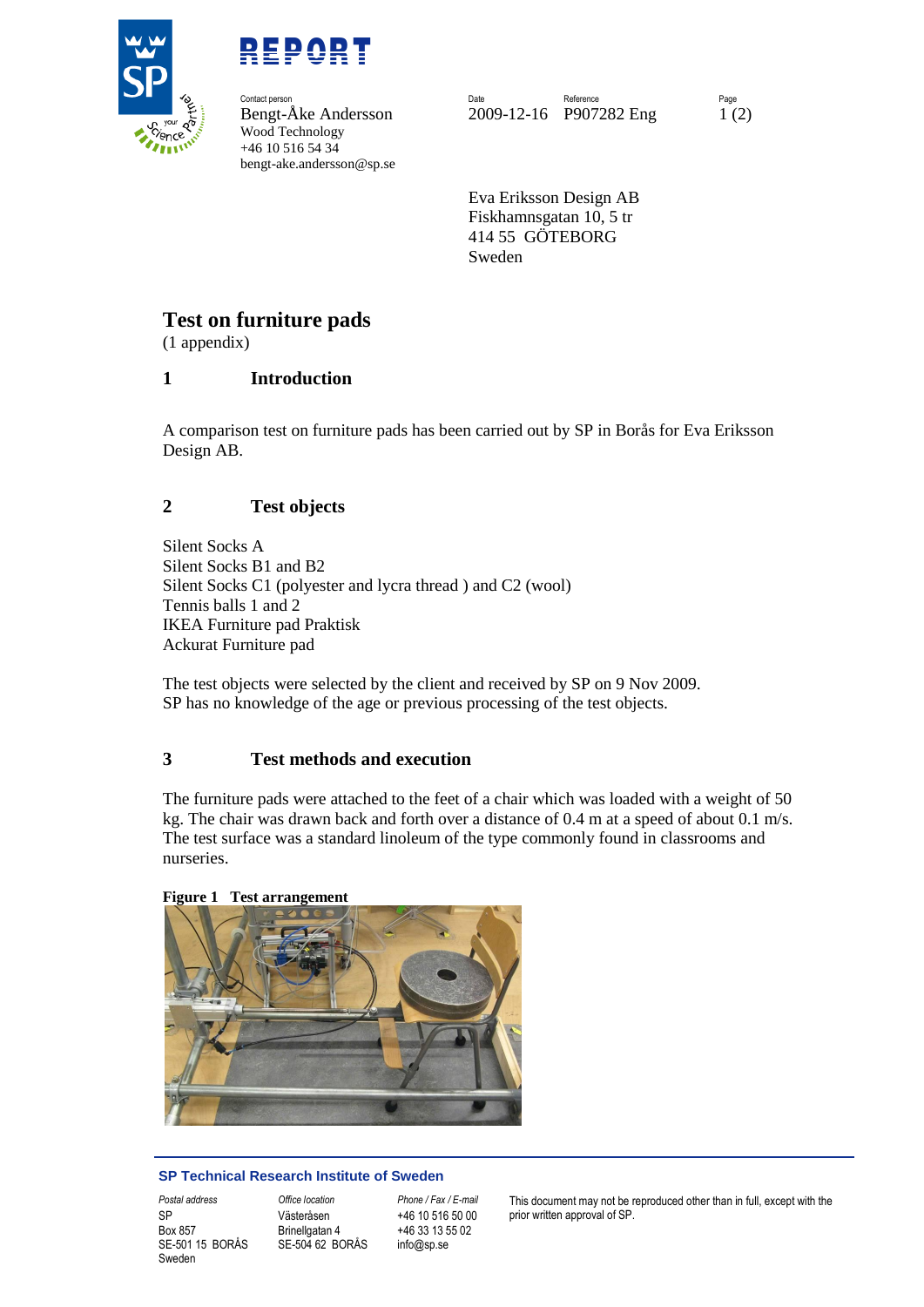



Each test object was subjected to a max of 40 000 cycles, which corresponds to a distance 32 km. The results are presented in table 1

The tests were performed between 11 Nov and 16 Dec 2009.

### **4 Results**

| <b>Test object</b>         | cycles  | comments                                                                       |
|----------------------------|---------|--------------------------------------------------------------------------------|
| Silent Socks A             | 40 000  | Test ended, test object still intact                                           |
| Silent Socks B1            | 40 000  | Test ended, test object still intact.                                          |
| Silent Socks B2            | 40 000  | Test ended, test object still intact                                           |
| Silent Socks C (polyester) | 23 000  | Test object worn out                                                           |
| Silent Socks C (wool)      | 5 0 0 0 | Test object worn out                                                           |
| Tennis ball 1              | 23 000  | Test ended, test object very worn, marks<br>starting to appear on the linoleum |
| Tennis ball 2              | 23 000  | Test ended, worn                                                               |
| <b>IKEA</b>                | 15      | Test ended when the pads came away from the<br>chair                           |
| Ackurat                    | 700     | Test ended, pads were so hard that the<br>linoleum was ripped                  |

Images of test objects after testing are shown in appendix 1.

The test results apply solely to the tested test objects.

### **SP Technical Research Institute of Sweden Wood Technology**

Performed by Examined by

Benithn

Signed by: Bengt-Åke Andersson Reason: I am the author of this document Date & Time: 2012-04-16 12:42:54 +02:00

Hans Eent

Signed by: Hans Eriksson (BMt) Reason: I have reviewed this document Date & Time: 2012-04-16 12:45:30 +02:00

Bengt-Åke Andersson Hans Eriksson

#### **Appendix**

1 Images of test objects after completed tests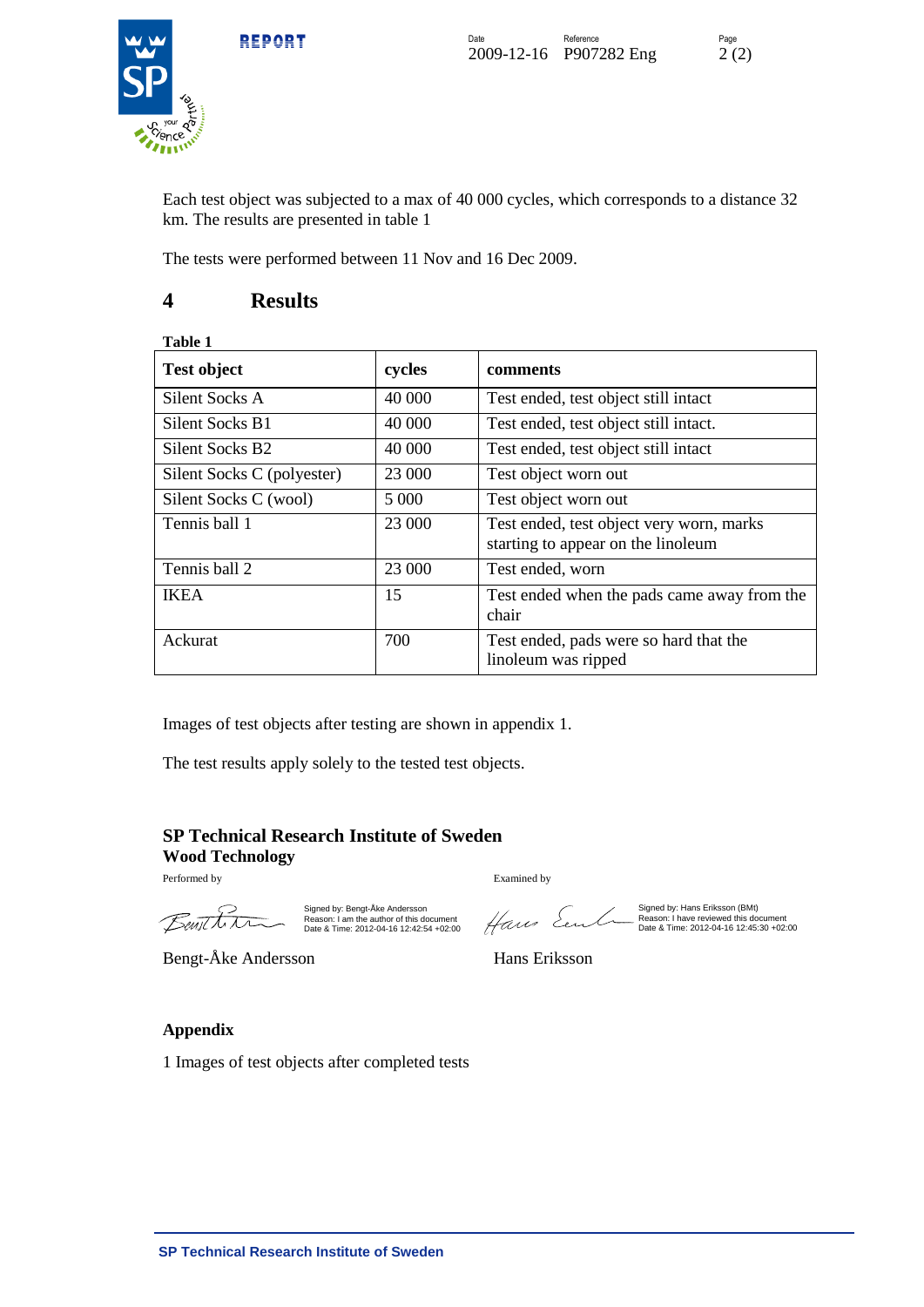

Appendix 1

### **SILENT SOCKS A**

### **Figure 2 Silent Socks A after 40 000 cycles**

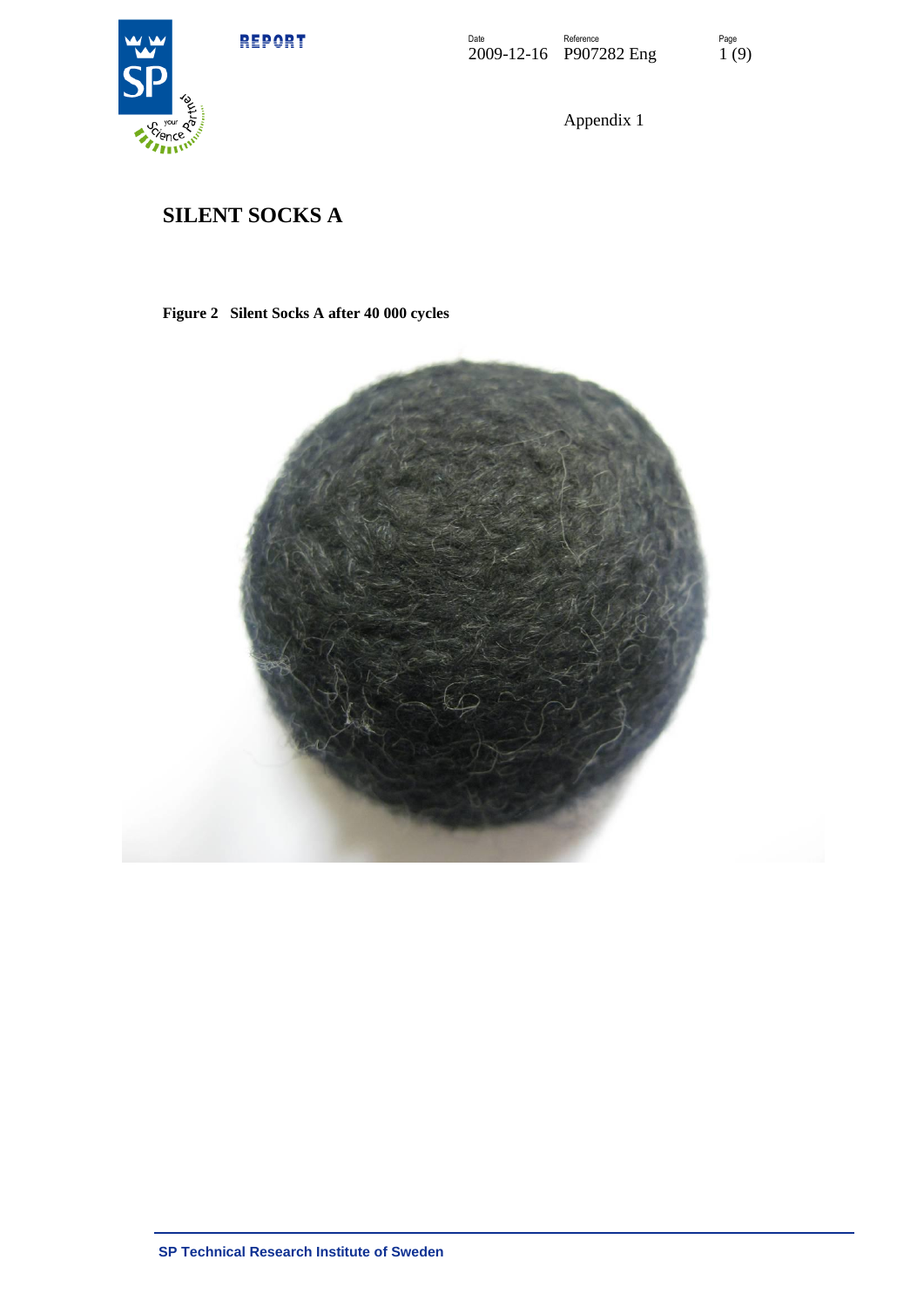



Appendix 1

### **SILENT SOCKS B1**

**Figure 3 Silent Socks B1 after 40 000 cycles**

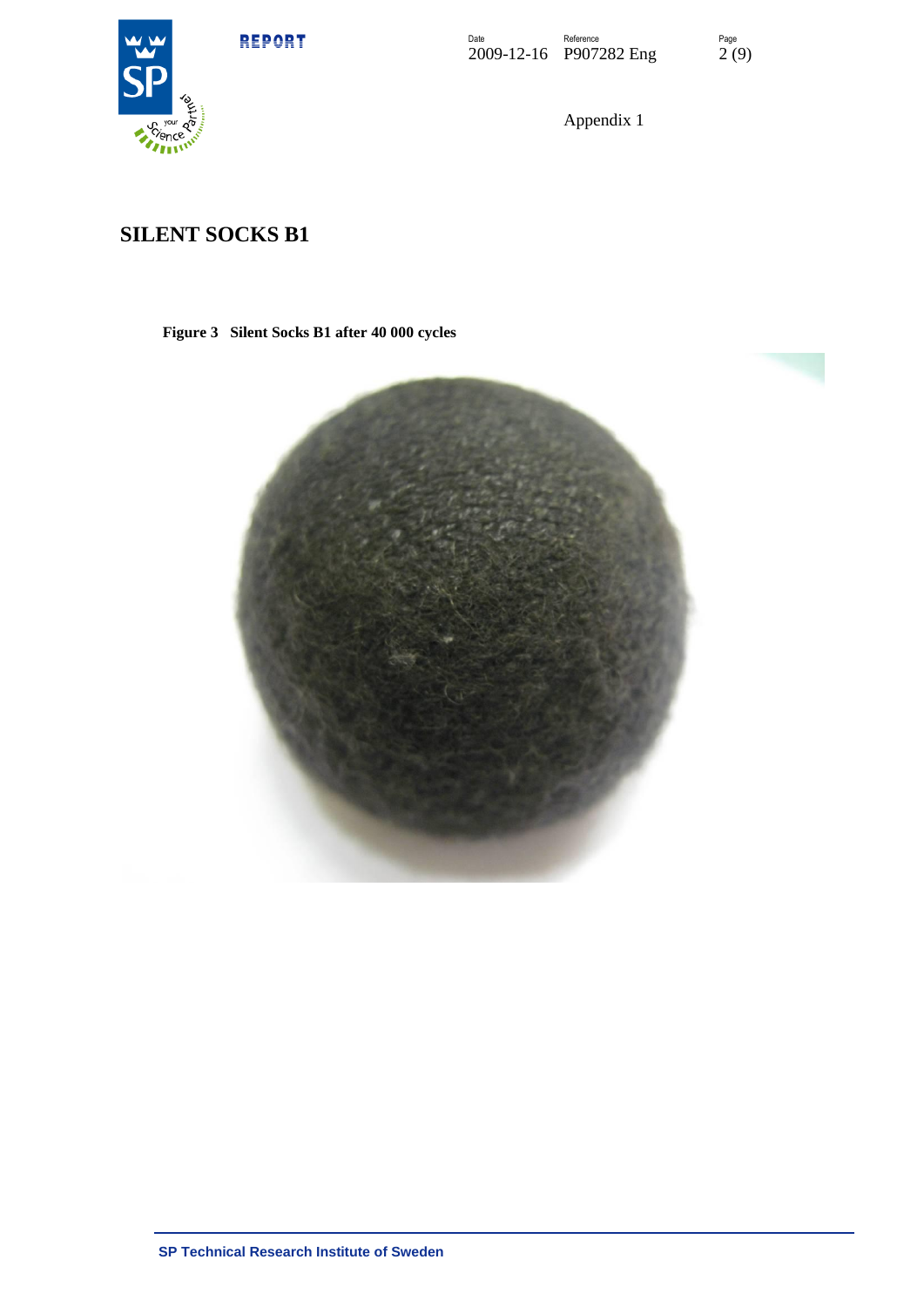



Appendix 1

## **SILENT SOCKS B2**

**Figure 4 Silent Socks B2 after 40 000 cycles**

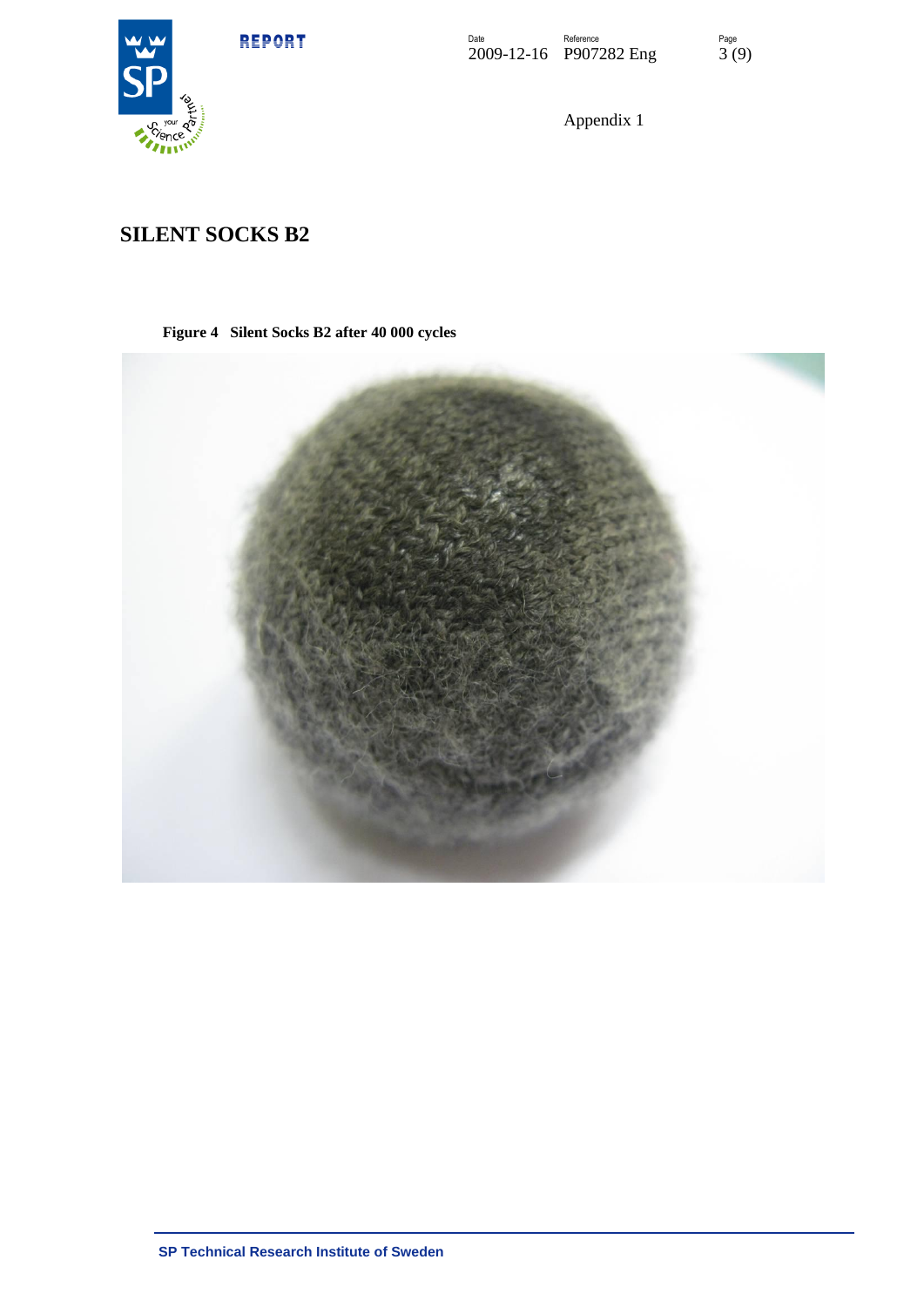

Appendix 1

### **SILENT SOCKS C1**

### **Figure 5 Silent Socks C1 after 23 000 cycles**

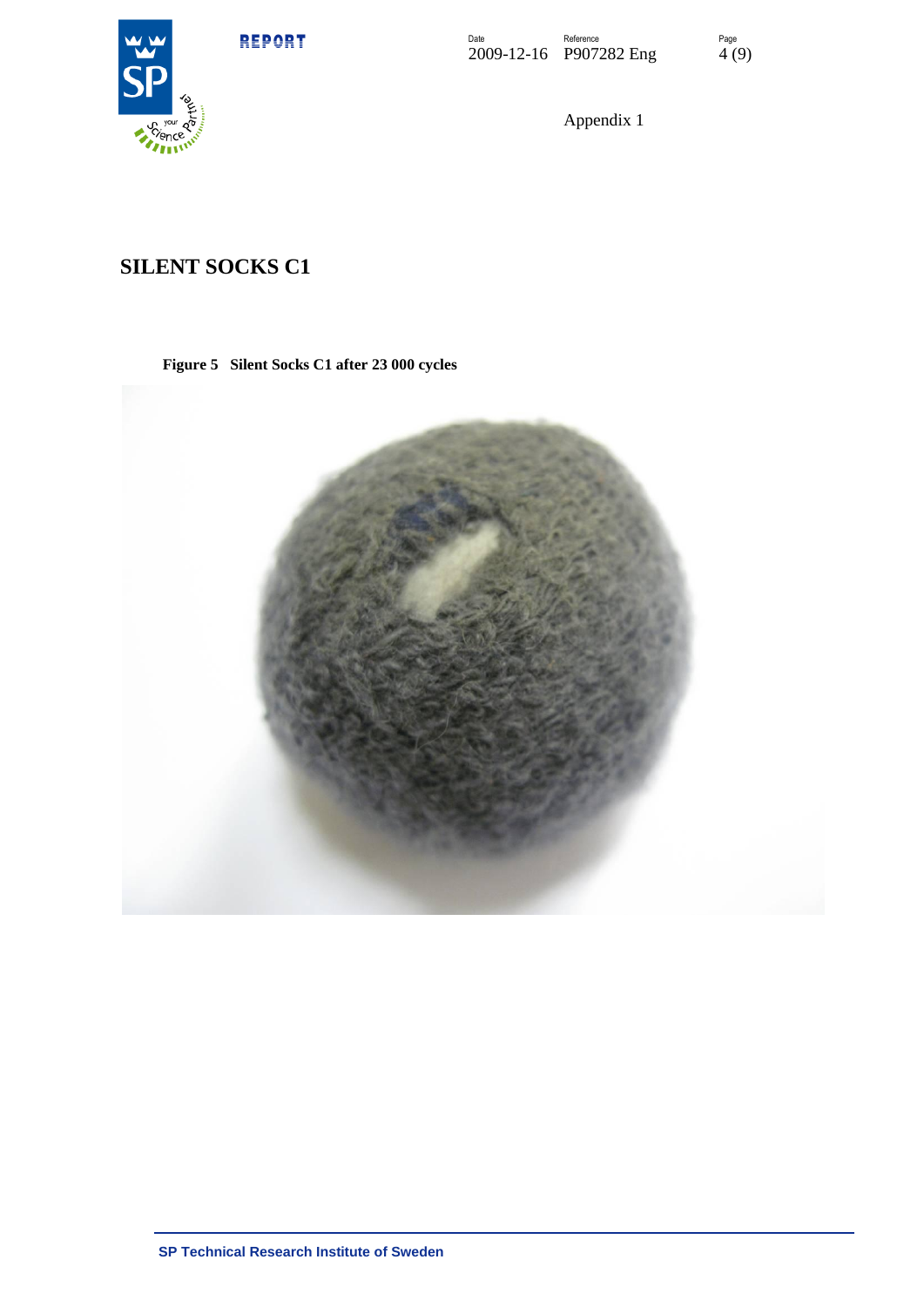



Appendix 1

## **SILENT SOCKS C2**

**Figure 6 Silent Socks C2 after 5 000 cycles**

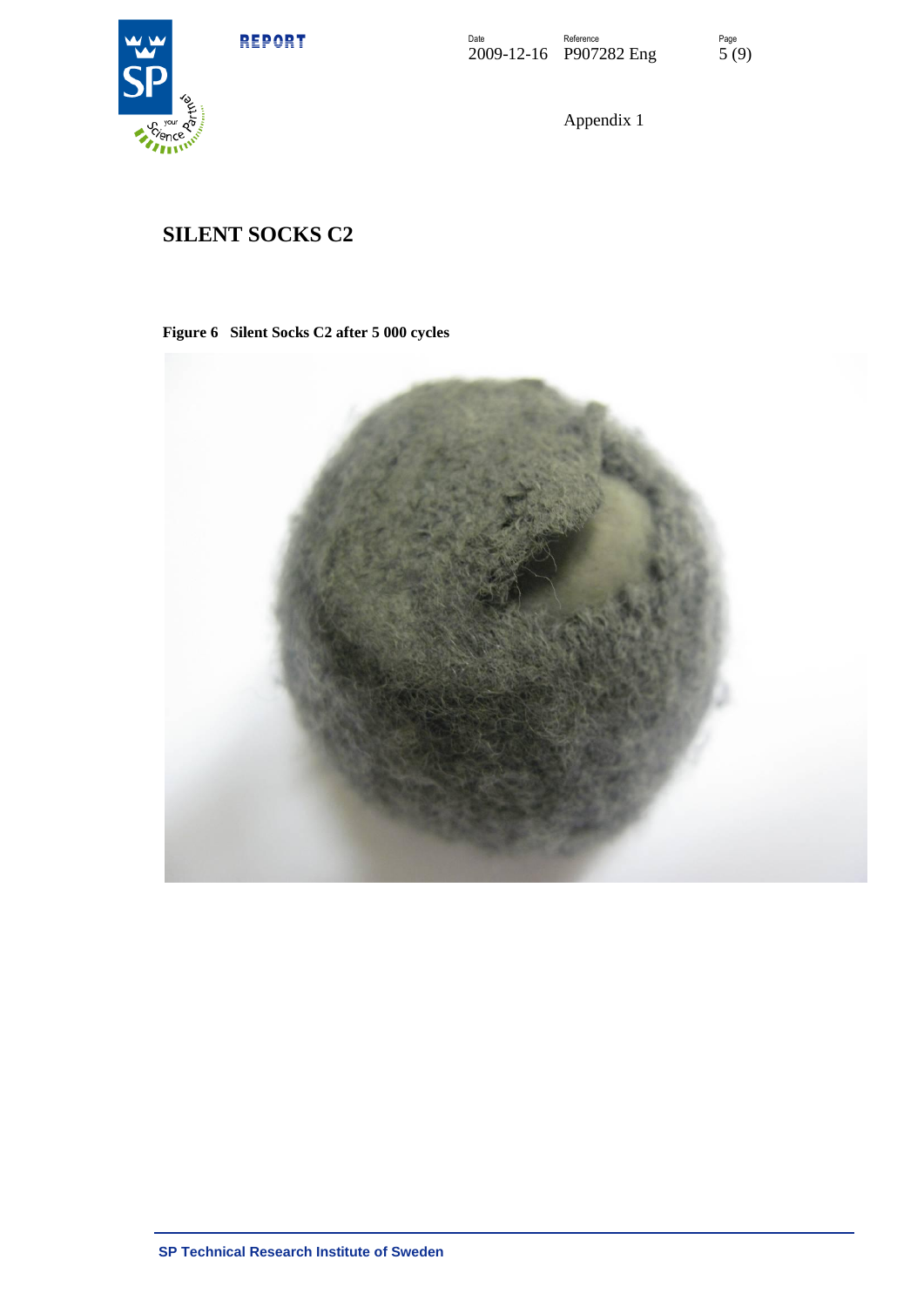

Appendix 1

# **TENNIS BALL 1**

#### **Figure 7 Tennis ball 1 after 23 000 cycles**

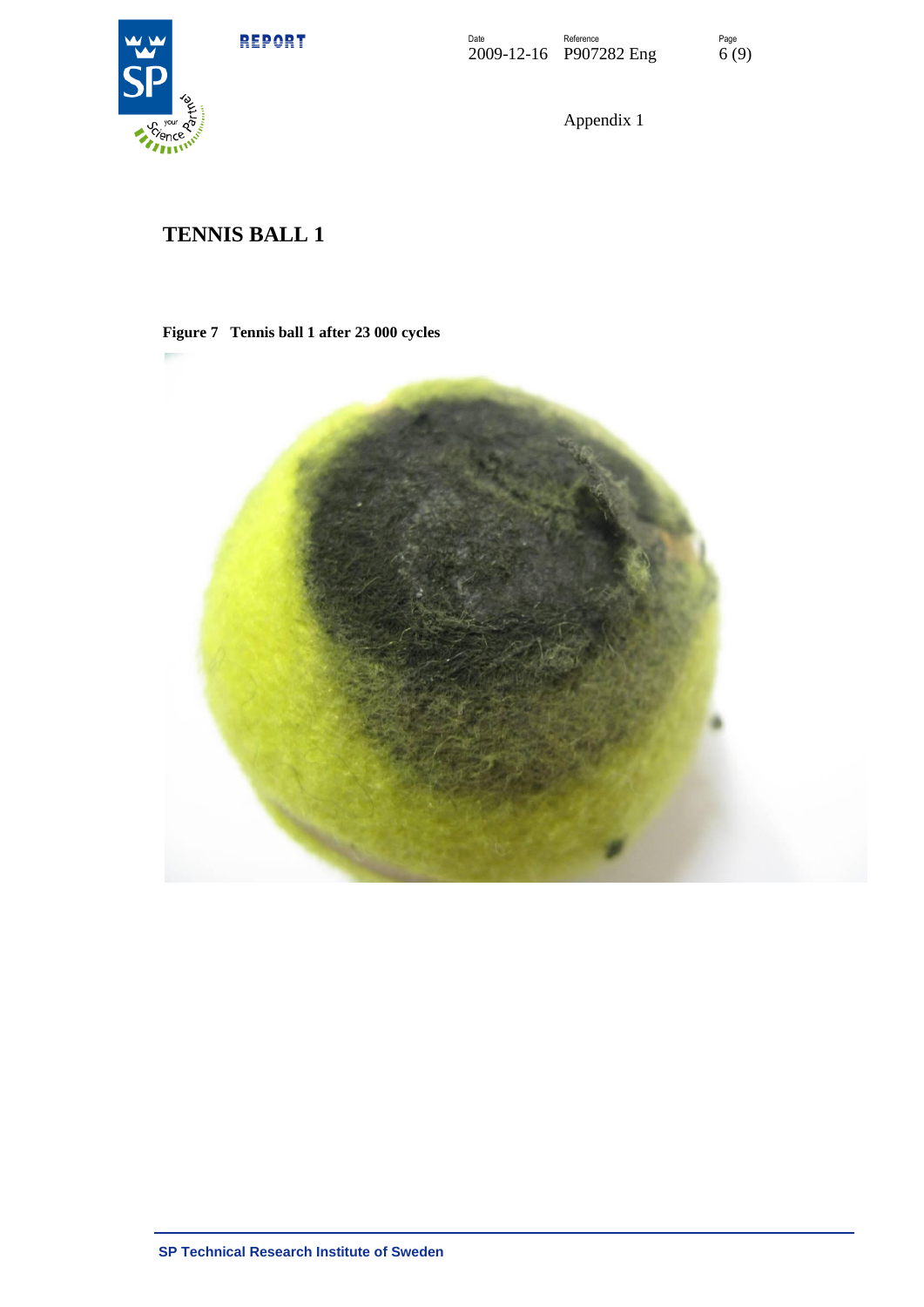

Appendix 1

# **TENNIS BALL 2**

### **Figure 8 Tennis ball 2 after 23 000 cycles**

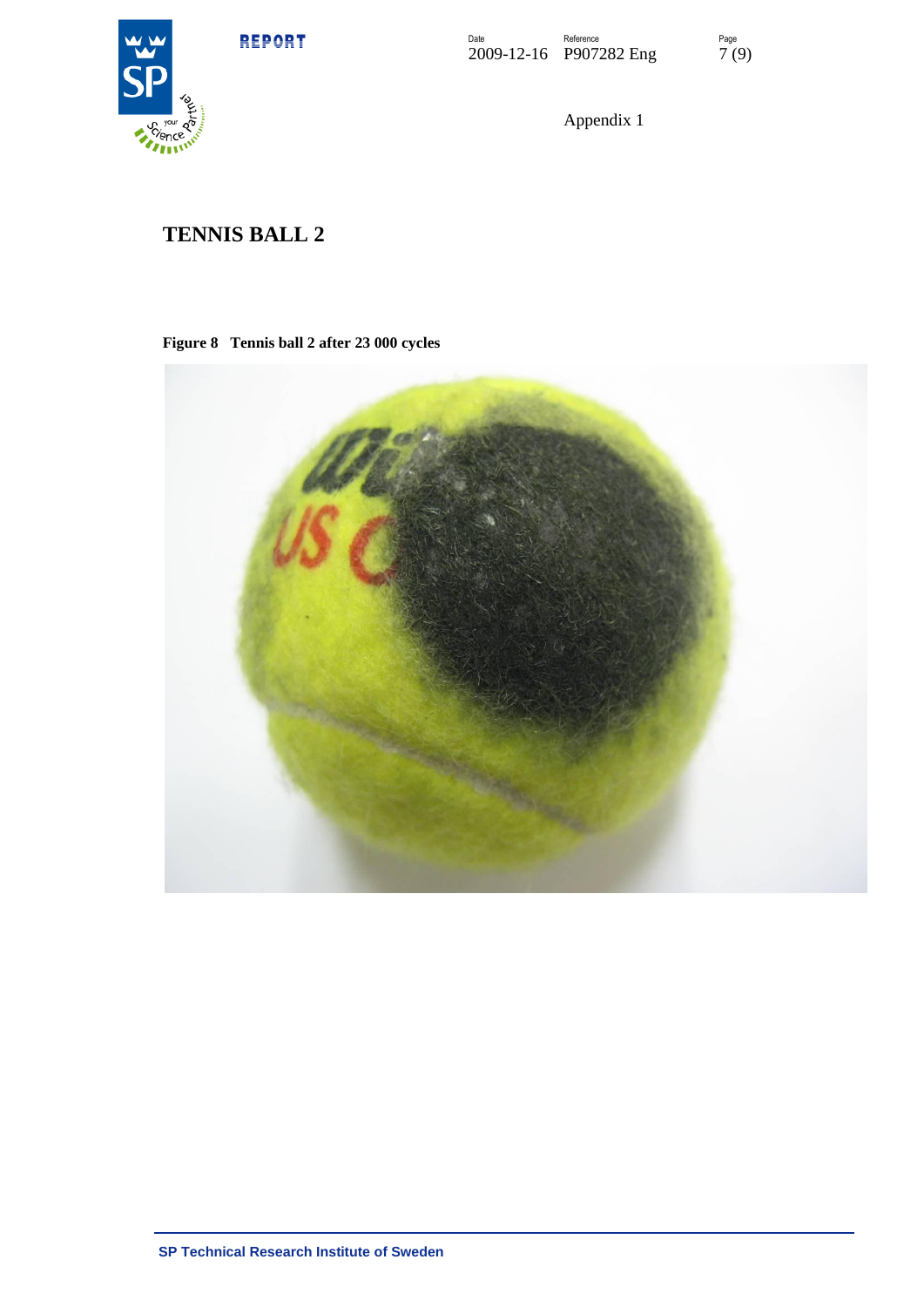



Appendix 1

## **IKEA PRAKTISK**

### **Figure 9 Ikea Furniture pad Praktisk**